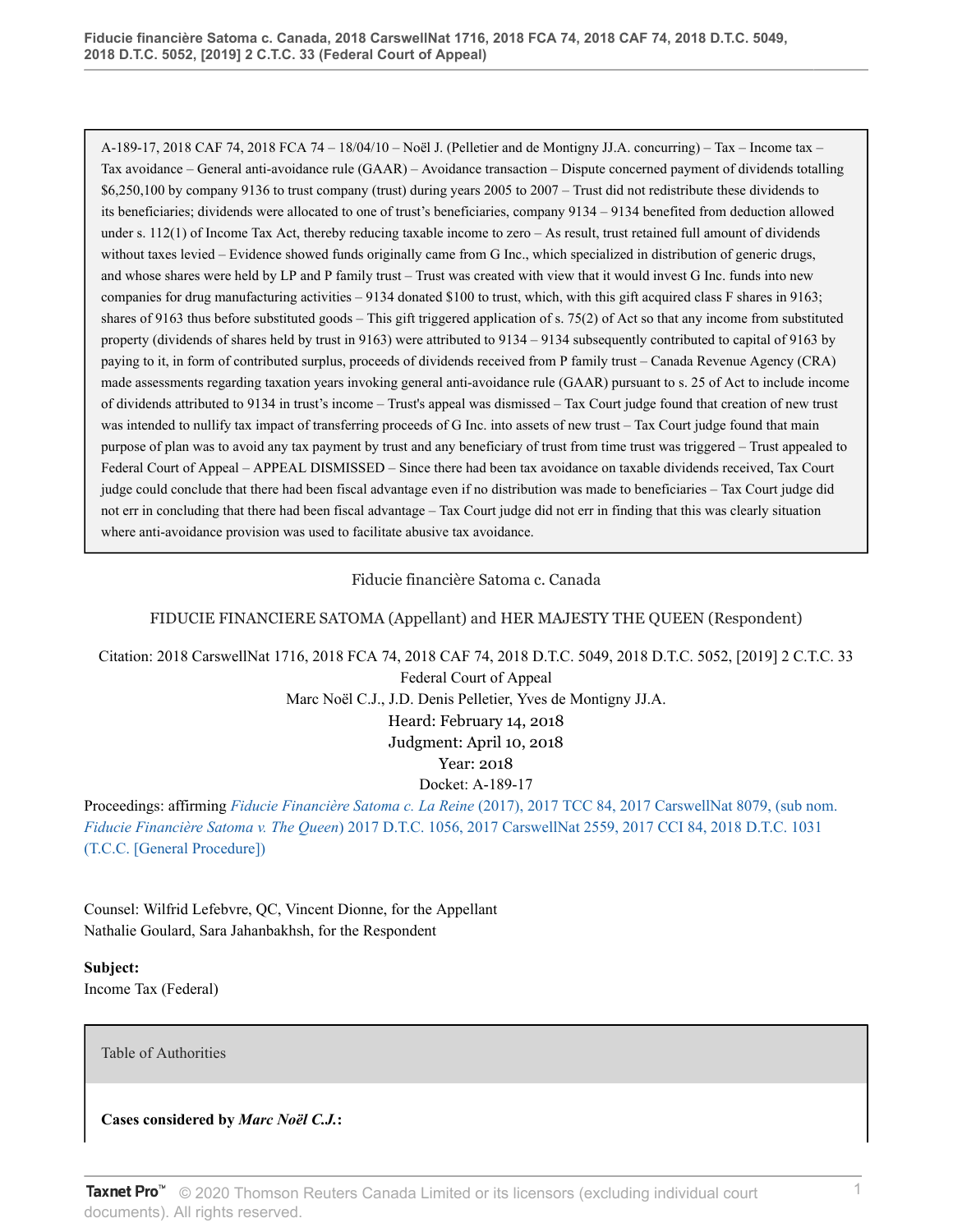*Canada Trustco Mortgage Co. v. R.* [\(2005\), 2005 SCC 54, 2005 CarswellNat 3212, 2005 CarswellNat 3213,](http://v3.taxnetpro.com/Document/I8d7d939394245dece0440003ba833f85/View/FullText.html?originationContext=document&vr=3.0&rs=cblt1.0&transitionType=DocumentItem&contextData=(sc.Search)) (sub nom. *[Canada Trustco Mortgage Co. v. Canada](http://v3.taxnetpro.com/Document/I8d7d939394245dece0440003ba833f85/View/FullText.html?originationContext=document&vr=3.0&rs=cblt1.0&transitionType=DocumentItem&contextData=(sc.Search))*) 2005 D.T.C. 5523 (Eng.), (sub nom. *Hypothèques Trustco Canada v. Canada*[\) 2005 D.T.C. 5547 \(Fr.\), \[2005\] 5 C.T.C. 215, \(sub nom.](http://v3.taxnetpro.com/Document/I8d7d939394245dece0440003ba833f85/View/FullText.html?originationContext=document&vr=3.0&rs=cblt1.0&transitionType=DocumentItem&contextData=(sc.Search)) *Minister of National Revenue v. Canada Trustco Mortgage Co.*[\) 340 N.R. 1, 259 D.L.R. \(4th\) 193, \[2005\] S.C.J. No. 56, \[2005\] 2 S.C.R. 601](http://v3.taxnetpro.com/Document/I8d7d939394245dece0440003ba833f85/View/FullText.html?originationContext=document&vr=3.0&rs=cblt1.0&transitionType=DocumentItem&contextData=(sc.Search))  $(S.C.C.)$  — followed

*Copthorne Holdings Ltd. v. R.* [\(2011\), 2011 SCC 63, 2011 CarswellNat 5201, 2011 CarswellNat 5202, 339 D.L.R.](http://v3.taxnetpro.com/Document/Ib6468171105f07f8e0440021280d79ee/View/FullText.html?originationContext=document&vr=3.0&rs=cblt1.0&transitionType=DocumentItem&contextData=(sc.Search)) [\(4th\) 385, \[2012\] 2 C.T.C. 29, 2012 D.T.C. 5006 \(Fr.\), 2012 D.T.C. 5007 \(Eng.\), \(sub nom.](http://v3.taxnetpro.com/Document/Ib6468171105f07f8e0440021280d79ee/View/FullText.html?originationContext=document&vr=3.0&rs=cblt1.0&transitionType=DocumentItem&contextData=(sc.Search)) *Copthorne Holdings [Ltd. v. Minister of National Revenue](http://v3.taxnetpro.com/Document/Ib6468171105f07f8e0440021280d79ee/View/FullText.html?originationContext=document&vr=3.0&rs=cblt1.0&transitionType=DocumentItem&contextData=(sc.Search))*) 424 N.R. 132, (sub nom. *Copthorne Holdings Ltd. v. Canada*) [2011] 3 [S.C.R. 721, \[2011\] S.C.J. No. 63 \(S.C.C.\) — referred to](http://v3.taxnetpro.com/Document/Ib6468171105f07f8e0440021280d79ee/View/FullText.html?originationContext=document&vr=3.0&rs=cblt1.0&transitionType=DocumentItem&contextData=(sc.Search))

*Housen v. Nikolaisen* [\(2002\), 2002 SCC 33, 2002 CarswellSask 178, 2002 CarswellSask 179, \[2002\] S.C.J. No.](http://v3.taxnetpro.com/Document/I17a3d4299a0372cbe0540021280d79ee/View/FullText.html?originationContext=document&vr=3.0&rs=cblt1.0&transitionType=DocumentItem&contextData=(sc.Search)) [31, 286 N.R. 1, 10 C.C.L.T. \(3d\) 157, 211 D.L.R. \(4th\) 577, \[2002\] 7 W.W.R. 1, 219 Sask. R. 1, 272 W.A.C. 1, 30](http://v3.taxnetpro.com/Document/I17a3d4299a0372cbe0540021280d79ee/View/FullText.html?originationContext=document&vr=3.0&rs=cblt1.0&transitionType=DocumentItem&contextData=(sc.Search)) [M.P.L.R. \(3d\) 1, \[2002\] 2 S.C.R. 235, REJB 2002-29758, 2002 CSC 33 \(S.C.C.\) — followed](http://v3.taxnetpro.com/Document/I17a3d4299a0372cbe0540021280d79ee/View/FullText.html?originationContext=document&vr=3.0&rs=cblt1.0&transitionType=DocumentItem&contextData=(sc.Search))

*Lipson v. R.* [\(2009\), 383 N.R. 47, 2009 CarswellNat 1, 2009 CarswellNat 2, \[2009\] 1 C.T.C. 314, 2009 D.T.C.](http://v3.taxnetpro.com/Document/I8d7d93935ae45dece0440003ba833f85/View/FullText.html?originationContext=document&vr=3.0&rs=cblt1.0&transitionType=DocumentItem&contextData=(sc.Search)) [5015 \(Eng.\), 2009 D.T.C. 5016 \(Fr.\), 383 N.P.C. 47, 2009 SCC 1, \(sub nom.](http://v3.taxnetpro.com/Document/I8d7d93935ae45dece0440003ba833f85/View/FullText.html?originationContext=document&vr=3.0&rs=cblt1.0&transitionType=DocumentItem&contextData=(sc.Search)) *Lipson v. Canada*) 301 D.L.R. (4th) 34, [2009] S.C.J. No. 1, (sub nom. *Lipson v. Canada*[\) \[2009\] 1 S.C.R. 3 \(S.C.C.\) — followed](http://v3.taxnetpro.com/Document/I8d7d93935ae45dece0440003ba833f85/View/FullText.html?originationContext=document&vr=3.0&rs=cblt1.0&transitionType=DocumentItem&contextData=(sc.Search))

*OSFC Holdings Ltd. v. R.* [\(2001\), 2001 FCA 260, 2001 CarswellNat 1967, \[2001\] 4 C.T.C. 82, 2001 D.T.C. 5471,](http://v3.taxnetpro.com/Document/I8d7d9393e22e5dece0440003ba833f85/View/FullText.html?originationContext=document&vr=3.0&rs=cblt1.0&transitionType=DocumentItem&contextData=(sc.Search)) [\[2001\] F.C.J. No. 1381, 17 B.L.R. \(3d\) 212, \(sub nom.](http://v3.taxnetpro.com/Document/I8d7d9393e22e5dece0440003ba833f85/View/FullText.html?originationContext=document&vr=3.0&rs=cblt1.0&transitionType=DocumentItem&contextData=(sc.Search)) *OSFC Holdings Ltd. v. Minister of National Revenue*) 275 [N.R. 238, 29 C.B.R. \(4th\) 105, \(sub nom.](http://v3.taxnetpro.com/Document/I8d7d9393e22e5dece0440003ba833f85/View/FullText.html?originationContext=document&vr=3.0&rs=cblt1.0&transitionType=DocumentItem&contextData=(sc.Search)) *OSFC Holdings Ltd. v. Canada*) [2002] 2 F.C. 288, 2001 CarswellNat [3521, 2001 CAF 260 \(Fed. C.A.\) — followed](http://v3.taxnetpro.com/Document/I8d7d9393e22e5dece0440003ba833f85/View/FullText.html?originationContext=document&vr=3.0&rs=cblt1.0&transitionType=DocumentItem&contextData=(sc.Search))

*R. v. Sommerer* [\(2012\), 2012 FCA 207, 2012 CarswellNat 2441, 2012 D.T.C. 5126, 2012 CAF 207, 2012](http://v3.taxnetpro.com/Document/Ic50884b895b121d0e0440021280d79ee/View/FullText.html?originationContext=document&vr=3.0&rs=cblt1.0&transitionType=DocumentItem&contextData=(sc.Search)) CarswellNat 3720, (sub nom. *Sommerer v. Canada*[\) \[2014\] 1 F.C.R. 379 \(F.C.A.\) — considered](http://v3.taxnetpro.com/Document/Ic50884b895b121d0e0440021280d79ee/View/FullText.html?originationContext=document&vr=3.0&rs=cblt1.0&transitionType=DocumentItem&contextData=(sc.Search))

## **Statutes considered:**

Can. *Income Tax Act*, R.S.C. 1985, c. 1 (5th Supp.)

- s. 3 considered s.  $12(1)(j)$  — considered s.  $75(2)$  — considered s.  $82(2)$  — considered
- s.  $104(2)$  considered
- s.  $104(6)$  considered
- s.  $104(6)(b)$  considered
- s.  $104(13)$  considered
- s.  $104(13)(a)$  considered
- s. 104(19) considered
- s.  $112(1)$  considered
- s. 245 considered
- s. 245(1) "avantage fiscal" considered
- s. 245(1) "tax benefit" considered
- s.  $245(2)$  referred to
- s.  $245(4)$  referred to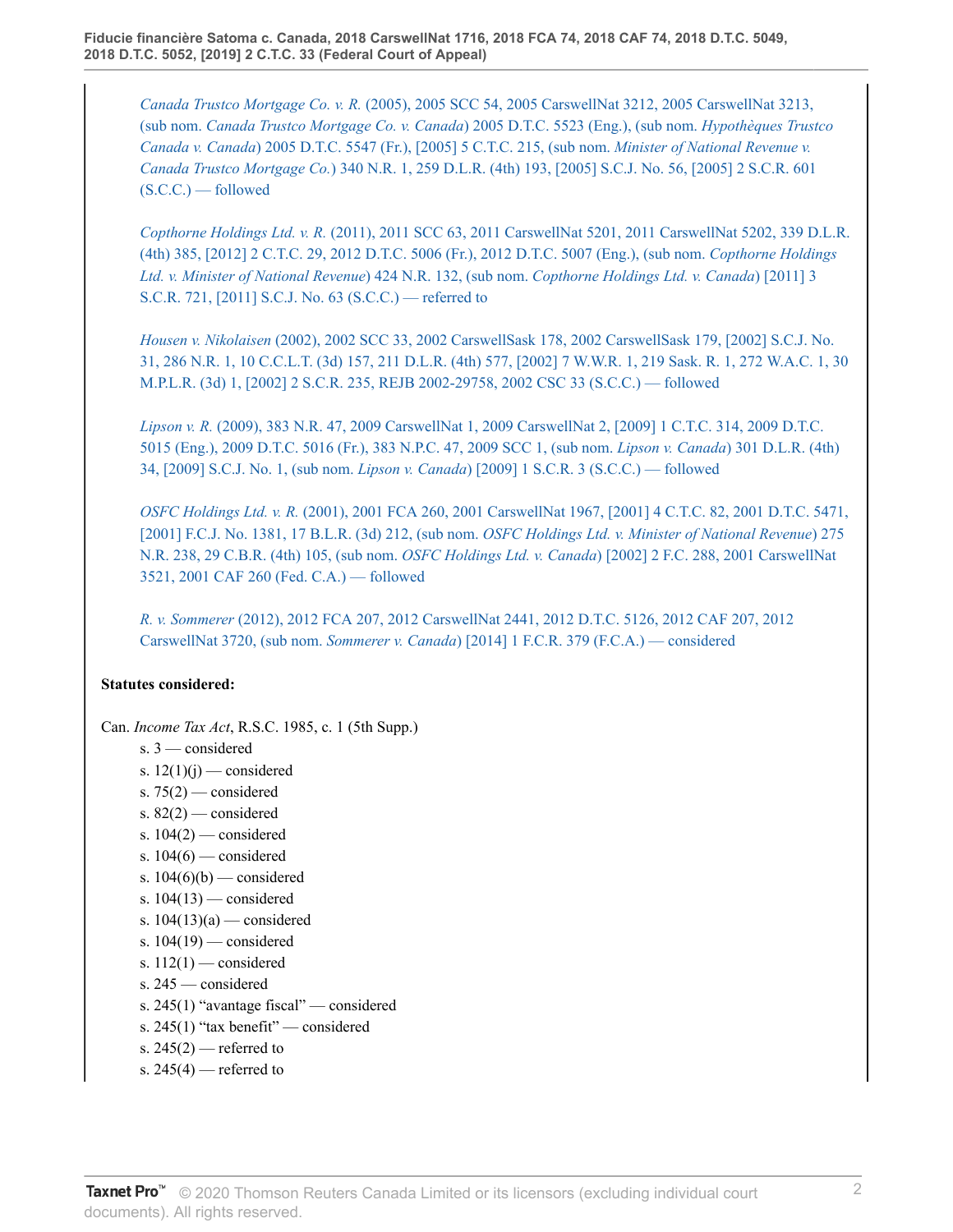s.  $245(5)$  — considered

APPEAL from judgment reported at *Fiducie Financière Satoma c. La Reine* [\(2017\), 2017 CCI 84, 2017 CarswellNat](http://v3.taxnetpro.com/Document/I64a5826e5e5405d3e0540021280d7cce/View/FullText.html?originationContext=document&vr=3.0&rs=cblt1.0&transitionType=DocumentItem&contextData=(sc.Search)) [2559, 2017 D.T.C. 1056, 2017 TCC 84, 2017 CarswellNat 8079, 2018 D.T.C. 1031, \[2018\] 3 C.T.C. 2001 \(T.C.C. \[General](http://v3.taxnetpro.com/Document/I64a5826e5e5405d3e0540021280d7cce/View/FullText.html?originationContext=document&vr=3.0&rs=cblt1.0&transitionType=DocumentItem&contextData=(sc.Search)) [Procedure\]\)](http://v3.taxnetpro.com/Document/I64a5826e5e5405d3e0540021280d7cce/View/FullText.html?originationContext=document&vr=3.0&rs=cblt1.0&transitionType=DocumentItem&contextData=(sc.Search)), dismissing appeal from Canada Revenue Agency assessment, invoking General Anti-Avoidance Rule (GAAR) to include income from dividends.

## *Marc Noël C.J.***:**

## [ENGLISH TRANSLATION]

1 This is an appeal brought by the Satoma Trust (the Satoma Trust or the appellant) from a decision rendered by Associate Chief Justice Lamarre of the Tax Court of Canada (the Tax Court judge) confirming the reassessments issued by the Minister of National Revenue (the Minister) under the General Anti-Avoidance Rule (GAAR) found in section 245 of the *Income Tax Act*, R.S.C. 1985, c.1 (5th Supp.) (the Act) with respect to the appellant's 2005, 2006 and 2007 taxation years.

2 The Tax Court judge found that the series of transactions which allowed taxable dividends received by the Satoma Trust to be transformed into tax-paid amounts without any tax actually being paid resulted in an abuse of the provisions relied upon to achieve this goal, specifically subsections 75(2) and 112(1).

3 In support of its appeal, the appellant maintains that the Tax Court judge's conclusion that it received a tax benefit and that it abused subsections 75(2) and 112(1) is premature as no such benefit or abuse can arise until it makes a distribution to its individual beneficiaries. As such, these issues are hypothetical for the time being and the Tax Court judge erred in addressing them.

4 For the reasons that follow, I am of the view that no such error was shown to have been committed and that the appeal should accordingly be dismissed.

5 The legislative provisions relevant to the analysis are reproduced in the appendix to these reasons.

## **FACTS**

6 The facts are set out in the agreed statement of facts as supplemented by the evidence adduced at trial (Reasons, paras. 2-26). They need not be repeated. The following summary is sufficient for present purposes.

7 The series of transactions was carried out in pursuance of a tax plan put in place at the request of Mr. Pilon who was seeking to expand his business operations. At the time, Mr. Pilon was a shareholder in Gennium produits pharmaceutiques inc. (Gennium), a company involved in the distribution of generic pharmaceuticals and which he operated. His plan was to become involved in the manufacture of generic pharmaceuticals using for financing purposes the surpluses accumulated by Gennium. Given the high risk of lawsuits facing manufacturers, it was important for Mr. Pilon to ensure that Gennium remained legally separate from any corporate entity involved in this venture and that the surpluses used to finance these operations be shielded from lawsuits directed at these entities.

8 For that purpose, a trust with a right of reversion as contemplated by subsection 75(2) of the Act was settled (*i.e.*: the Satoma Trust). The plan was conceived so as to allow the attribution rule provided for under this provision to be brought into operation. This rule is to the effect that where a taxpayer contributes property to a trust in circumstances where the property can revert back to the contributor, any income derived from the property or substituted property will be attributed back to the contributor.

9 In this case, 9134-1024 Québec Inc. (9134) was designated as a beneficiary under the Satoma Trust and made a \$100 contribution to the trust by way of a donation with the result that the donated property could revert back to it. As such, subsection 75(2) became applicable.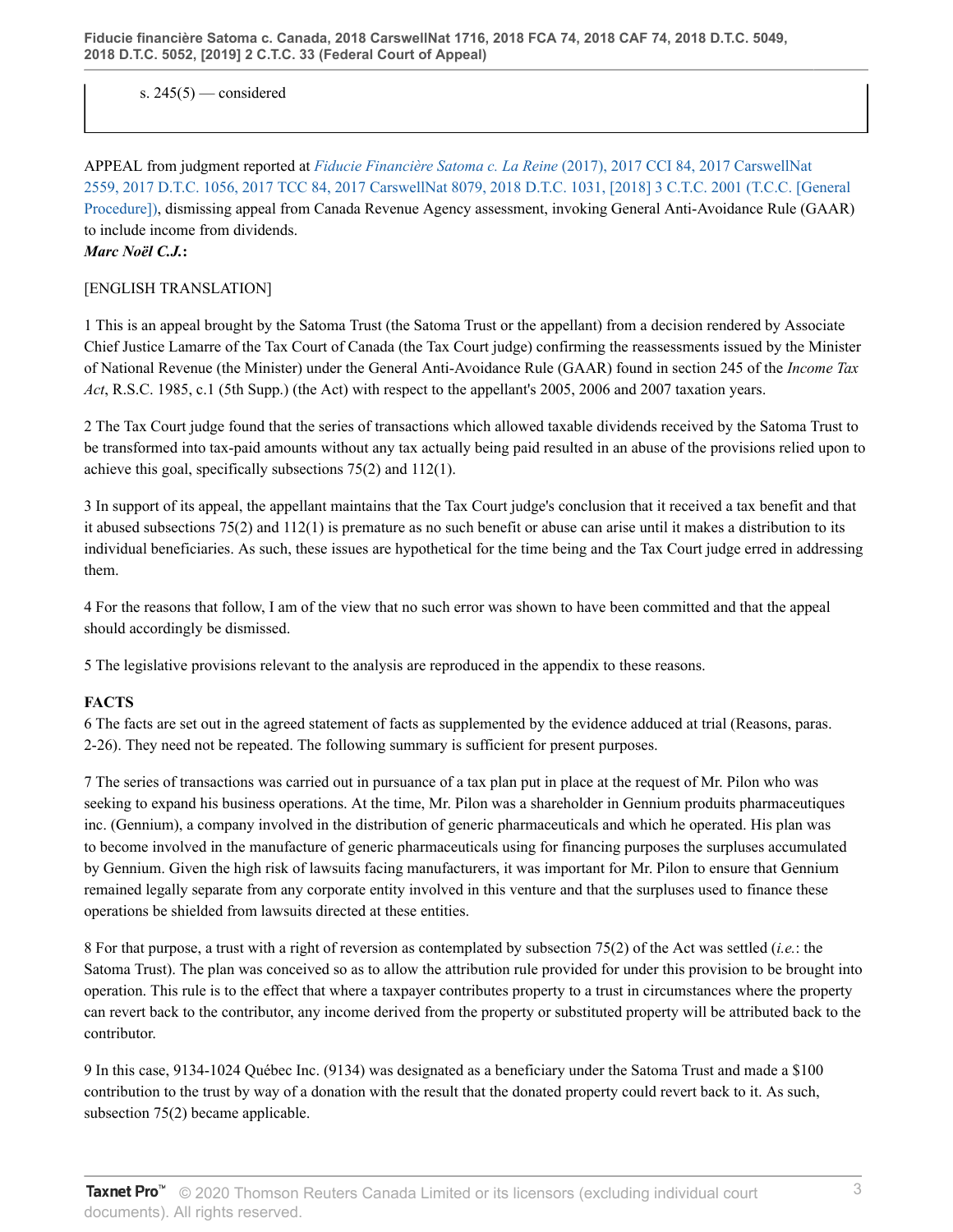10 The Satoma Trust subsequently used the donated amount to purchase shares in 9163-9683 Québec Inc. (9163) with the result that these shares became "substituted [...] property". This gave rise to the possibility that the shares revert back to 9134 with the result that any income derived therefrom, including dividend income, would be attributable to 9134.

11 With this structure in place, the following series of transactions was undertaken. Gennium first declared a dividend to the Fiducie familiale Louis Pilon (Louis Pilon Family Trust), which it then distributed to 9134. As 9134 was also one of its beneficiaries, the Louis Pilon Family Trust was able to deduct these amounts from its income pursuant to paragraph 104(6) (*b*). As well, pursuant to subsection 104(19), the amounts received by 9134 retained their character as taxable dividends as they passed through the trust which allowed 9134 to claim the intercorporate dividend deduction under subsection 112(1).

12 9134 then transferred the funds to 9163 by way of surplus contributions which were then used by 9163 to fund the payment of dividends on the class of shares held by the Satoma Trust. In conformity with the attribution rule set out in subsection 75(2), the dividends received by the Satoma Trust were attributed to 9134 which again took advantage of the intercorporate dividend deduction provided for in subsection 112(1).

13 Although, for purposes of the Act, the dividends were paid to 9134, they were in fact received by the Satoma Trust which then used these funds as directed by M. Pilon. Between 2005 and 2007, this structure allowed the Satoma Trust to receive and retain a total of \$6 250 100 in taxable dividends on which no tax was paid. Of this amount, \$4 575 000 were used to finance the corporations engaged in the manufacturing of generic pharmaceuticals. To this day, the appellant has not made any distributions to its beneficiaries.

## **- The reassessments**

14 The Minister conceded that the appellant had succeeded in avoiding tax on the taxable dividends which it received, when regard is had to the text of the provisions relied upon to achieve this result. However, being of the view that this result was abusive, a decision was made to invoke the GAAR.

15 The reassessments nullify the result achieved by including in the computation of the appellant's income the taxable dividends which it received pursuant to paragraph 12(1)(*j*).

# **DECISION OF THE TAX COURT**

16 The issue before the Tax Court judge was whether the appellant obtained a tax benefit and, if so, whether the series of transactions undertaken to achieve this result was abusive. The appellant conceded that in the event that a tax benefit was achieved, the series of transactions used to obtain it are properly labelled as avoidance transactions.

17 The Tax Court judge began her analysis with respect to the tax benefit by noting that the Louis Pilon Family Trust already served the purpose of shiedling Gennium from potential liability arising from the drug manufacturing activities. The creation of the Satoma Trust with its right of reversion was rather aimed at eliminating any tax consequences on the transfer of funds between itself and Gennium (Reasons, para. 59). Once in the hands of the Satoma Trust, the funds could be used for investment purposes or to make distributions to its beneficiaries without tax being paid by anyone (*Ibidem*).

18 However, the Tax Court judge found that when funds are taken out of the corporate tax system and paid to individuals —including trusts which for the purpose of computing income are treated as individuals—the Act contemplates that tax be paid (Reasons, para. 61). In this respect, a trust which is in receipt of taxable amounts can either discharge the tax liability itself or distribute these amounts to its beneficiaries in the year of receipt, in which case the tax liability is incurred by the beneficiaries and the trust is entitled to deduct the amounts so distributed in the computation of its income. Subsections 104(2) and (6) are cited in support of this analysis (Reasons, para. 62).

19 In this case, the Tax Court judge concluded that the application of the attribution rule found in subsection 75(2) had the effect of ensuring that neither the Satoma Trust nor its beneficiaries would be subject to tax on the taxable dividends it received, regardless of how the appellant choses to use the funds (Reasons, para. 64). Indeed, having 9134 include the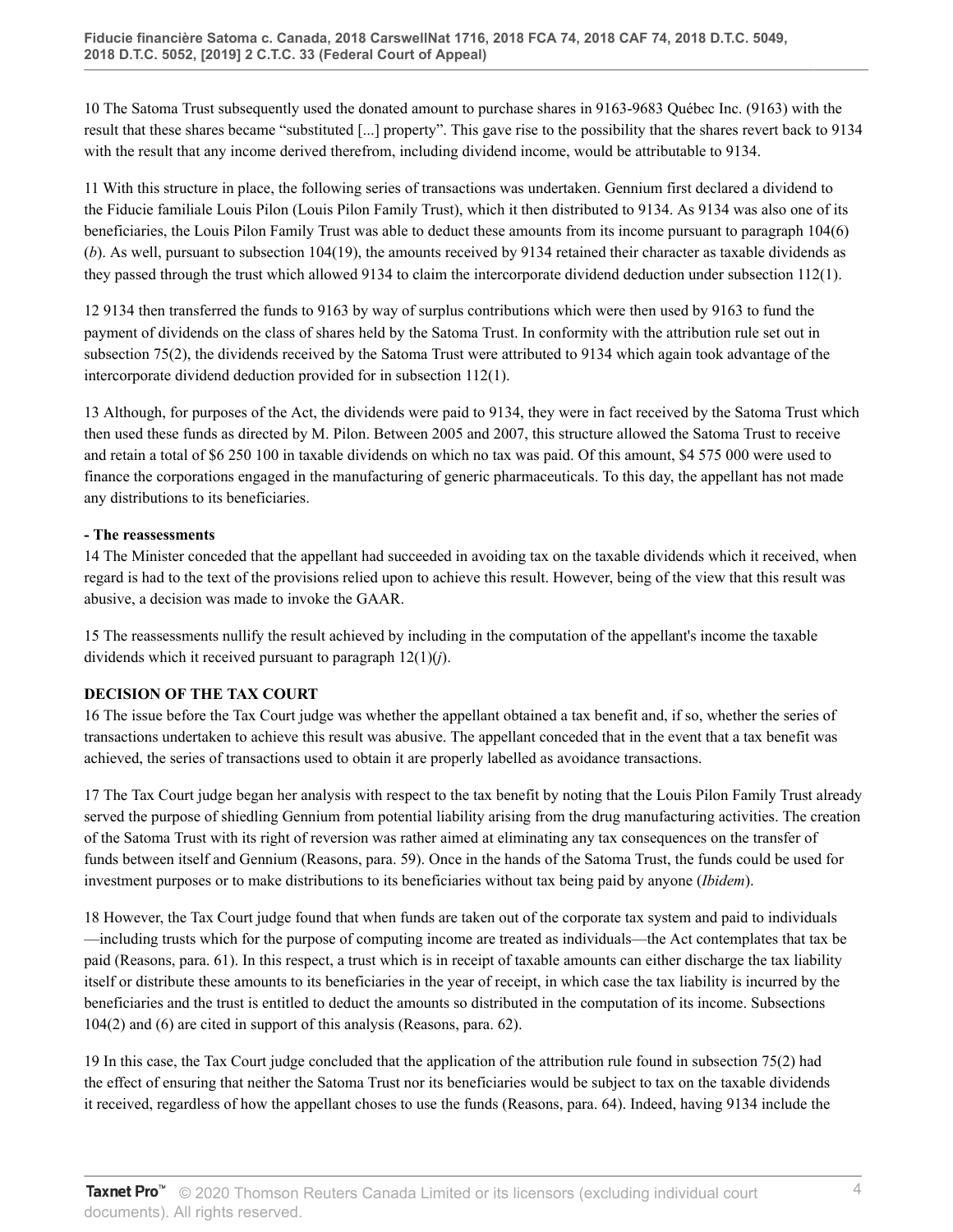dividends in its income without ever receiving them led to these amounts becoming effectively "capitalized" in the Satoma Trust (Reasons, para. 63).

20 In order to show that this conclusion was premature, the appellant argued before the tax Court judge that it remains open for it make distributions to its corporate beneficiaries, in which case their shareholders will be taxable on these amounts when they are eventually distributed by way of dividends. The Tax Court judge rejected this argument. She found the suggestion illusory in light of the fact that shareholders of the Satoma Trust's corporate beneficiaries are also the individual beneficiaries under the trust and therefore presently entitled to receive the funds tax-free (Reasons, para. 67).

21 The appellant also canvased several alternatives that it argued would have allowed it to achieve the same tax-free outcome. The Tax Court judge reviewed these alternatives and found that contrary to the result achieved here, each proposed scenario would ultimately result in tax being paid (Reasons, paras. 73-74).

22 Turning to the abuse analysis, the Tax Court judge concluded that subsection 75(2) is an anti-avoidance rule whose reason for being is to prevent taxpayers from income splitting with a trust. Where a taxpayer contributes property to a trust in circumstances where it can revert to the taxpayer, any income derived from that property will be attributed to the taxpayer who made the contribution rather than be considered income of the trust (Reasons, paras. 104-106).

23 With respect to subsection 112(1), the Tax Court judge concluded that its reason for being is to prevent double taxation. It does so by allowing dividends to be passed between corporations without any tax consequences at the intermediary steps. Taxation only occurs when the dividends are received by their ultimate shareholder. The shareholder is then able to apply the gross-up and credit mechanism, which achieves integration. This mechanism ensures that the combined amount of tax paid by the corporation and the individual is the same as would have been paid by a shareholder who earned the income directly without the interposition of a corporation (Reasons, paras. 98, 99, 107).

24 The Tax Court judge concluded that both were frustrated in this case. The combined use of subsections 75(2) and 112(1) allowed for the surplus of Gennium to find its way into the hands of the Satoma Trust without tax liability ever being incurred by it or its beneficiaries. This goes against the object, spirit and purpose of both provisions (Reasons, para. 117). Neither provision was intended to transfer funds from a corporation to a trust on a tax-free basis (Reasons, para. 119).

## **POSITION OF THE PARTIES**

## **- The appellant**

25 The appellant challenges the finding that the tax benefit identified by the Tax Court judge was in fact obtained and her finding that this tax benefit gives rise to an abuse.

26 Specifically, the appellant argues that the Tax Court judge's conclusion that a tax benefit was obtained was premature. It relies on *[OSFC Holdings Ltd. v. Canada](http://v3.taxnetpro.com/Document/I8d7d9393e22e5dece0440003ba833f85/View/FullText.html?originationContext=document&vr=3.0&rs=cblt1.0&transitionType=DocumentItem&contextData=(sc.Search))*, 2001 FCA 260[*OSFC*] at paragraph 42 for the proposition that a tax benefit must materialize if it to be recognized as such (Memorandum of the appellant, para. 55). In the case at bar, a tax benefit cannot materialize until a tax-free distribution is made to the trust's individual beneficiaries, which has yet to occur (*ibidem*). This being the case, the Tax Court judge's conclusion was based on what could happen rather than the facts in existence at the time. This constitutes an error of law (Memorandum of the appellant, para. 47 c)).

27 The appellant further submits that because no distribution has been made to the trust's beneficiaries, it is also premature to determine whether there has been abuse (Memorandum of the appellant, para. 68 c)).

28 In any event, in order to counter any suggestion that this series of transactions was abusive, the appellant argues that the same result could have been achieved in a manner that would have been acceptable by the Minister. Specifically, the appellant could have both attributed and distributed the dividends to 9134, which could have then simply contributed them to the Satoma Trust for it to use for investment purposes (Memorandum of the appellant, para. 63).

## **- The respondent**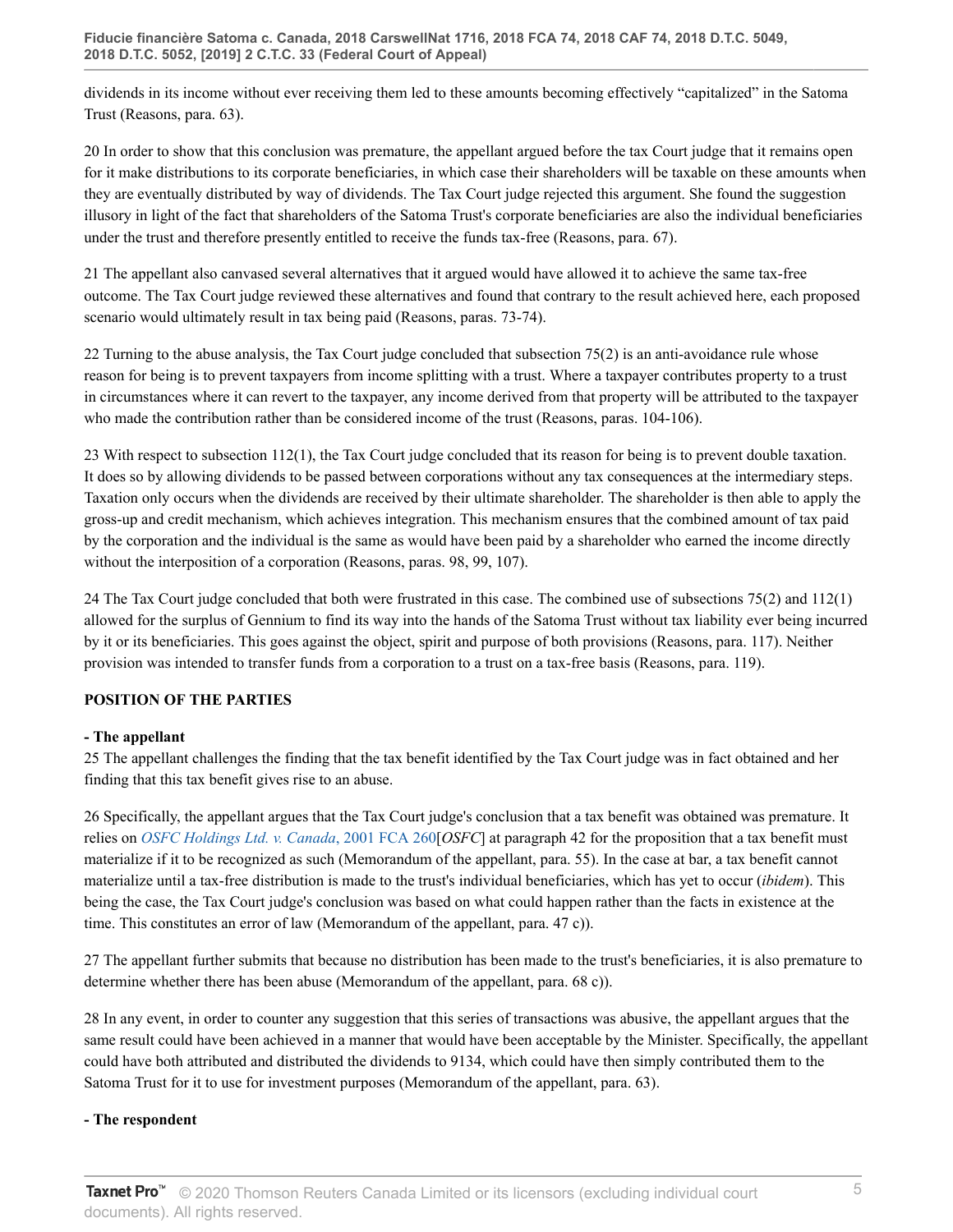29 The respondent supports the conclusion reached by the Tax Court judge and essentially adopts the reasons she gave. With respect to the tax benefit, the respondent argues that the Tax Court judge committed no overriding or palpable error in concluding that the tax benefit was achieved from the moment subsection 75(2) took effect (Memorandum of the respondent, para. 29). The tax benefit was obvious: the appellant received taxable dividends in the amount of \$6 250 100 on which it did not pay tax (Memorandum of the respondent, para. 32). Tax was therefore avoided (Memorandum of the respondent, para. 35).

30 The respondent argues that Tax Court judge correctly identified subsection 75(2) as an attribution rule whose purpose is to prevent income splitting with a trust. Subsection 75(2) seeks to prevent a tax payer from reducing its tax liability by transferring income producing property to a trust while at the same time retaining rights in the property or substituted property (Memorandum of the respondent, para. 42). The Tax Court judge also correctly concluded that subsection 112(1) seeks to achieve neutrality through the concept of integration (Memorandum of the respondent, para. 43). Subsection 112(1) also ensures that the shareholder who is the ultimate recipient of the dividends is subject to tax; its purpose is not to give rise to a perpetual exemption of dividend income (Memorandum of the respondent, para. 67).

31 The transaction at issue frustrated these provisions because subsection 75(2) was used to transfer dividends received by the Satoma Trust to 9134, which both included and deducted them from its income, thereby allowing the appellant to conserve the dividends it received in the form of capital (Memorandum of the respondent, para. 81). As such, subsection 75(2), an anti-avoidance rule that seeks to prevent income splitting was used to avoid tax. Moreover, the appellant was left with over 6 million dollars of Gennium's surplus without it or anyone having paid tax, even though the surplus had been transferred from the corporation to an individual liable for tax (Memorandum of the respondent, para. 82). The Tax Court judge therefore correctly concluded that the object, sprit and purpose of subsections 112(1) and 75(2) were frustrated.

## **ANALYSIS**

## **- Preliminary observations**

32 Before turning to the GAAR analysis, it is useful to consider briefly the reason why the series of transactions was undertaken and the reason why the Minister had to resort to the GAAR in order to be in a position to challenge the result that was obtained by the series.

33 The fundamental goal of allowing the funds held by Gennium to be transferred and used to finance the operations of the manufacturing companies while shielding these funds from potential lawsuits directed against the manufacturing companies could have been achieved without providing for a right of reversion (Reasons, para. 58). The Satoma Trust's structure which incorporates this right was put in place with a clear purpose in mind: provoking the attribution of the taxable dividends from the Satoma Trust to 9134 so that 9134 could avail itself of the deduction provided for under subsection 112(1) and allow the Satoma Trust to hold and dispose of these funds as it saw fit on a tax-free basis.

34 This is what led the Minister to invoke the GAAR. In resorting to the GAAR, the Minister accepted that based on the text of the provisions relied upon, the taxable dividends paid to the Satoma Trust were properly included in the income of 9134 and therefore were not subject to tax in the hands of the Satoma Trust with the result that the gross amount of the dividends which it received could be used for investment purposes or could be distributed on a tax-free basis to the beneficiaries even though no tax has been paid in the process.

35 There was a discussion in the Court below as to whether a traditional word-based analysis of the provisions in issue (*Copthorne*, para. 70) allowed for this result (Reasons, paras. 29-33). The issue was whether subsection 75(2), by deeming the taxable dividends received by the Satoma Trust to be that of 9134, excluded the possibility of taxing the dividends in the hands of the Satoma Trust. The argument rests on the wording of other attribution rules which specifically provide that when income is deemed to be the income of a taxpayer, it cannot be included in the income of another (See for instance section 74.1). Subsection 75(2) is silent in this regard.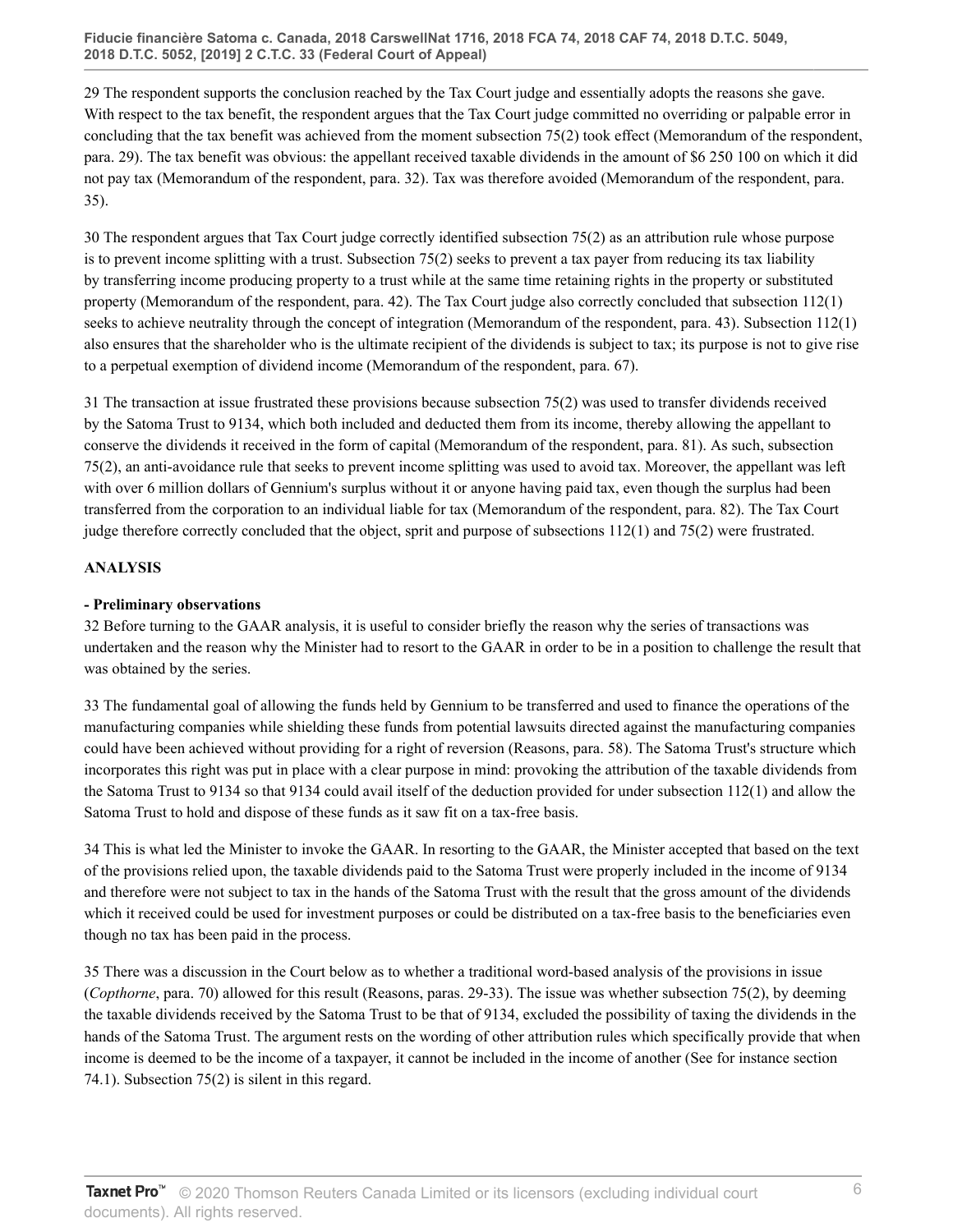36 In my view, express exclusions of this type are inserted for greater certainty. This is because the liability for income tax under the Act is cast on "a taxpayer" in the singular (section 3), and there is no basis on which Parliament could have intended the same income to be included in determining the tax liability of more than one taxpayer (See *[Canada v. Sommerer](http://v3.taxnetpro.com/Document/Ic50884b895b121d0e0440021280d79ee/View/FullText.html?originationContext=document&vr=3.0&rs=cblt1.0&transitionType=DocumentItem&contextData=(sc.Search))*, [2012 FCA 207](http://v3.taxnetpro.com/Document/Ic50884b895b121d0e0440021280d79ee/View/FullText.html?originationContext=document&vr=3.0&rs=cblt1.0&transitionType=DocumentItem&contextData=(sc.Search)) at para. 55). Subsection 82(2) reinforces this conclusion by providing that where a dividend is attributed to another person pursuant to subsection 75(2), that person is also deemed to have received it. The same dividend cannot be received by two persons at once.

37 It follows that because the liability for tax on the taxable dividends paid to Satoma Trust was that of 9134, the Satoma Trust did not have to include these dividends in the computation of its own income. The result is that although the liability for tax on the taxable dividends was discharged by 9134, it remains that no tax has effectively been paid because 9134 claimed the deduction available to it pursuant to subsection 112(1).

38 The result so achieved is in compliance with subsections 75(2) and 112(1) when construed with a focus on their wording (*Copthorne*, para. 66). The GAAR was therefore the only means by which the Minister could take issue with this outcome (Reasons, para. 33).

## **- The GAAR analysis**

39 There are three questions which must be addressed in a GAAR analysis: was there a tax benefit? If so, was the transaction giving rise to the tax benefit an avoidance transaction? If so, was the transaction giving rise to the tax benefit abusive? (*Copthorne* at para. 33 citing *[Canada Trustco Mortgage Co. v. Canada](http://v3.taxnetpro.com/Document/I8d7d939394245dece0440003ba833f85/View/FullText.html?originationContext=document&vr=3.0&rs=cblt1.0&transitionType=DocumentItem&contextData=(sc.Search))*, 2005 SCC 54, [2005] 2 S.C.R. 601 [*Trustco*] at paras. 18, 21, 36).

40 The appellant concedes that if there was a tax benefit, the plan put in place at the instigation of Louis Pilon gives rise to at least one avoidance transaction which suffices to qualify the series the same way (Reasons, para. 76; *Copthorne* at paras. 40-41). Only the first and third questions are in issue.

## **(1) The tax benefit**

41 Turning to the first, the question whether to a tax benefit has been established rarely gives rise to a prolonged debate given the definition of that term which extends to a reduction, an avoidance or a deferral of tax (subsection  $245(1)$ ). However, in this case the appellant made this question the focus of the Tax Court judge's analysis. She devoted 28 paragraphs to this issue (Reasons, paras. 47-75).

42 Before us, the appellant again focuses the debate on this part of the analysis (Memorandum of the appellant, paras. 50-53, 56-60). It submits that the Tax Court judge erred when she held that a tax benefit had been established even though a tax-free distribution by the trust had yet to be made (Memorandum of the appellant, para. 47a)iv)).

43 The question whether a tax benefit has been achieved is one of fact with the result that the decision of the Tax Court judge on this point can only be reversed if a palpable and overriding error has been committed (*Trustco* at para. 17; *[Housen v.](http://v3.taxnetpro.com/Document/I17a3d4299a0372cbe0540021280d79ee/View/FullText.html?originationContext=document&vr=3.0&rs=cblt1.0&transitionType=DocumentItem&contextData=(sc.Search)) Nikolaisen*[, 2002 SCC 33, \[2002\] 2 S.C.R. 235](http://v3.taxnetpro.com/Document/I17a3d4299a0372cbe0540021280d79ee/View/FullText.html?originationContext=document&vr=3.0&rs=cblt1.0&transitionType=DocumentItem&contextData=(sc.Search)) at para. 10). No such error has been shown.

44 A trust has a hybrid nature under the Act. It can retain the taxable amounts paid to it, in which case the trust pays tax as any individual liable for tax as expressed in subsection 104(2). It can also pay these amounts to its beneficiaries in which case the liability for tax falls on the beneficiaries to whom the distribution are made pursuant to subsection 104(13) and in which case the trust is permitted to deduct a corresponding amount from its income pursuant to paragraph 104(6)(*b*).

45 In this case, a tax benefit was obtained by the appellant when the attribution rule provided for in subsection 75(2) became operational. Specifically, this allowed the Satoma Trust to avoid paying tax on the taxable dividends which it received in circumstances where no part thereof was distributed to the beneficiaries. The Tax Court judge had to go no further in order to find that a tax benefit had been achieved by the appellant (Compare *Trustco* at para. 20).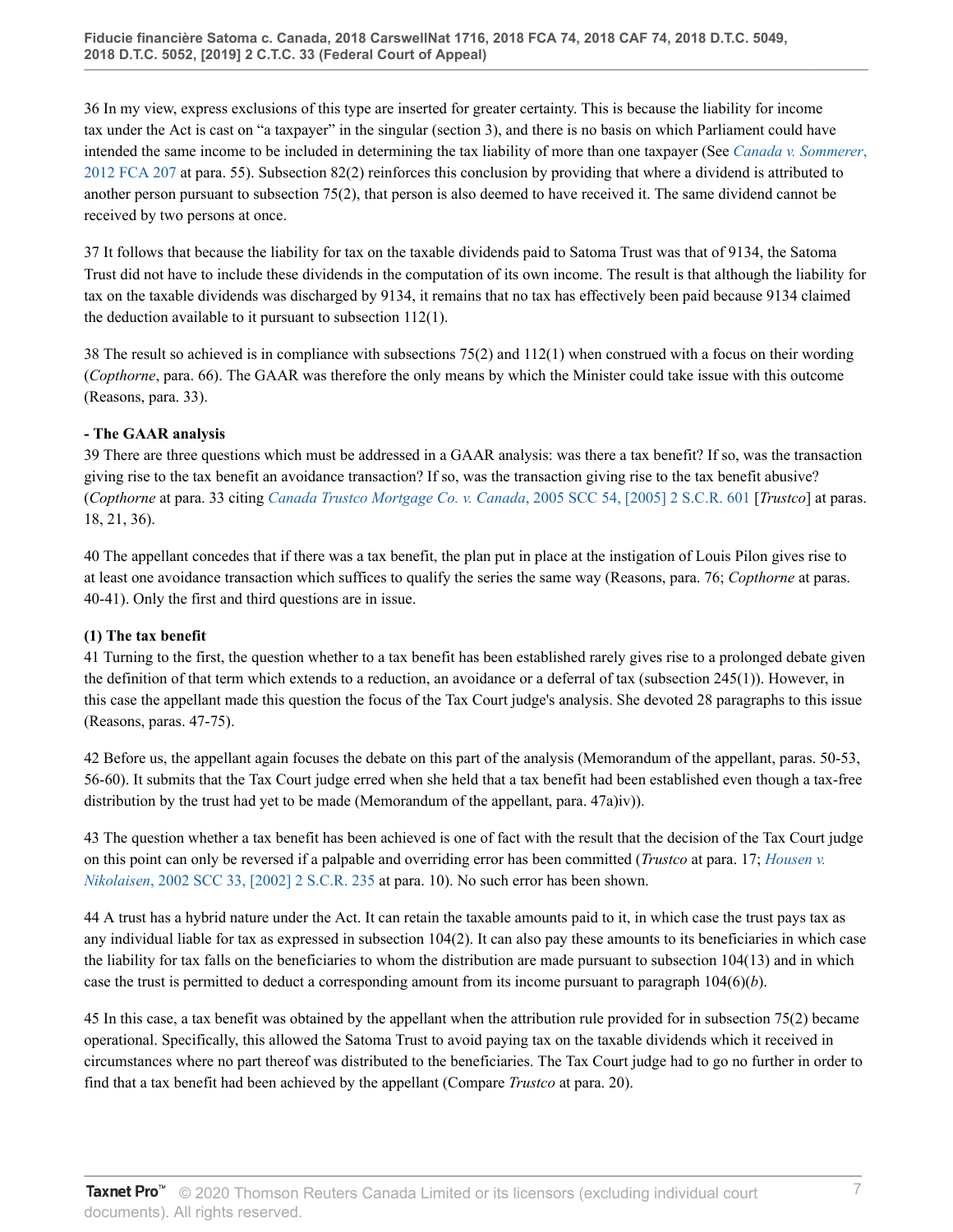46 The suggestion that no tax benefit can be said to arise before a tax-free distribution is made to the individual beneficiaries ignores the fact that the reassessments are directed at the Satoma Trust, which as noted is deemed under the Act to be an individual liable for tax on all taxable amounts received.

47 For the same reason, the appellant's reliance on *OSFC* (Memorandum of the appellant, para. 55) is misplaced. In that case, this Court explained that the pre-packaged losses which Standard Trust was selling did not procure a tax benefit in and of themselves. Someone had to become a participant in the structure proposed by Standard Trust and claim their share of the pre-packaged losses in order for a tax benefit to arise (*OSFC*, para. 42).

48 The analogy with *OSFC* would be apt if the reassessments issued by the Minister were directed against the beneficiaries of the Satoma Trust as they have yet to benefit from the plan put in place by Louis Pilon. However, the opposite is true with respect to the appellant since it has avoided paying tax on the taxable dividends which it received even though no distribution has taken place.

49 The appellant has not shown that the Tax Court judge committed an error in holding that a tax benefit has been achieved.

# **(2) The abuse**

50 The question whether the provisions relied upon to achieve the tax benefit have been abused gives rise to a question of mixed fact and law with respect to which the onus rests on the Crown (*Trustco*, paras. 44, 63). Specifically, it was incumbent on the Crown to identify the object, spirit and purpose of subsections 75(2) and 112(1) and demonstrate why these provisions were frustrated by the tax benefit achieved (*ibidem*).

51 The Tax Court judge held that this burden had been met. The appellant's main argument against this finding is again that the abuse has yet to materialize. Specifically, the appellant again contends that a tax-free distribution has to take place before any abuse can be said to arise. Until then, the question whether there has been an abuse is [TRANSLATION] "hypothetical" (Memorandum of the appellant, para. 68c)).

52 In my view, the combined use of subsections 75(2) and 112(1) gave rise to an abuse. This abuse arose when the optional deduction provided for under subsection  $112(1)$  was claimed. Subsection  $75(2)$  is an anti-avoidance provision designed to prevent income splitting. Although this provision when looked upon on its own operated in a manner that is consistent with this objective, its combined use with subsection 112(1) offends the object, spirit and purpose of this latter provision (*[Lipson](http://v3.taxnetpro.com/Document/I8d7d93935ae45dece0440003ba833f85/View/FullText.html?originationContext=document&vr=3.0&rs=cblt1.0&transitionType=DocumentItem&contextData=(sc.Search)) v. Canada*[, 2009 SCC 1, \[2009\] 1 S.C.R. 3](http://v3.taxnetpro.com/Document/I8d7d93935ae45dece0440003ba833f85/View/FullText.html?originationContext=document&vr=3.0&rs=cblt1.0&transitionType=DocumentItem&contextData=(sc.Search)) at para. 42). In this respect, the object, spirit and purpose of subsection 112(1) is to allow dividends to be passed on tax-free within corporate groups subject to tax being eventually paid when the dividends reach the final recipients. This objective has been frustrated as the dividends can now be passed on to the beneficiaries without tax.

53 The structure put in place by Louis Pilon effectively took the taxable dividends received by the appellant outside the tax system without any tax having been paid thereon. In the end, subsection 104(2), which provides that a trust is deemed to be an individual for purposes of computing its tax liability was not engaged, notwithstanding the fact that it retained the totality of the taxable dividends paid to it. As well, paragraph  $104(13)(a)$  which provides that trust distributions must be included in a beneficiaries' income where the amounts so distributed "would be the trust's income", was also frustrated because as explained, the dividends in this case were not income in the hands of the Trust. This is why it was and continues to be open to the Satoma Trust to distribute the taxable dividends which it received on a tax-free basis at the time of its choice without the need to produce information returns.

54 Given this, one can see that the transformation of the taxable dividends into tax-paid dividends did indeed materialize and that the alleged abuse is anything but hypothetical.

55 Finally, the appellant contends that there was no abuse because the same result could have been achieved by other means that are not abusive. First, the appellant explains that it could have distributed the amounts which it holds to its corporate beneficiaries rather than directly to the individual beneficiaries who own these corporations, in which case the amounts would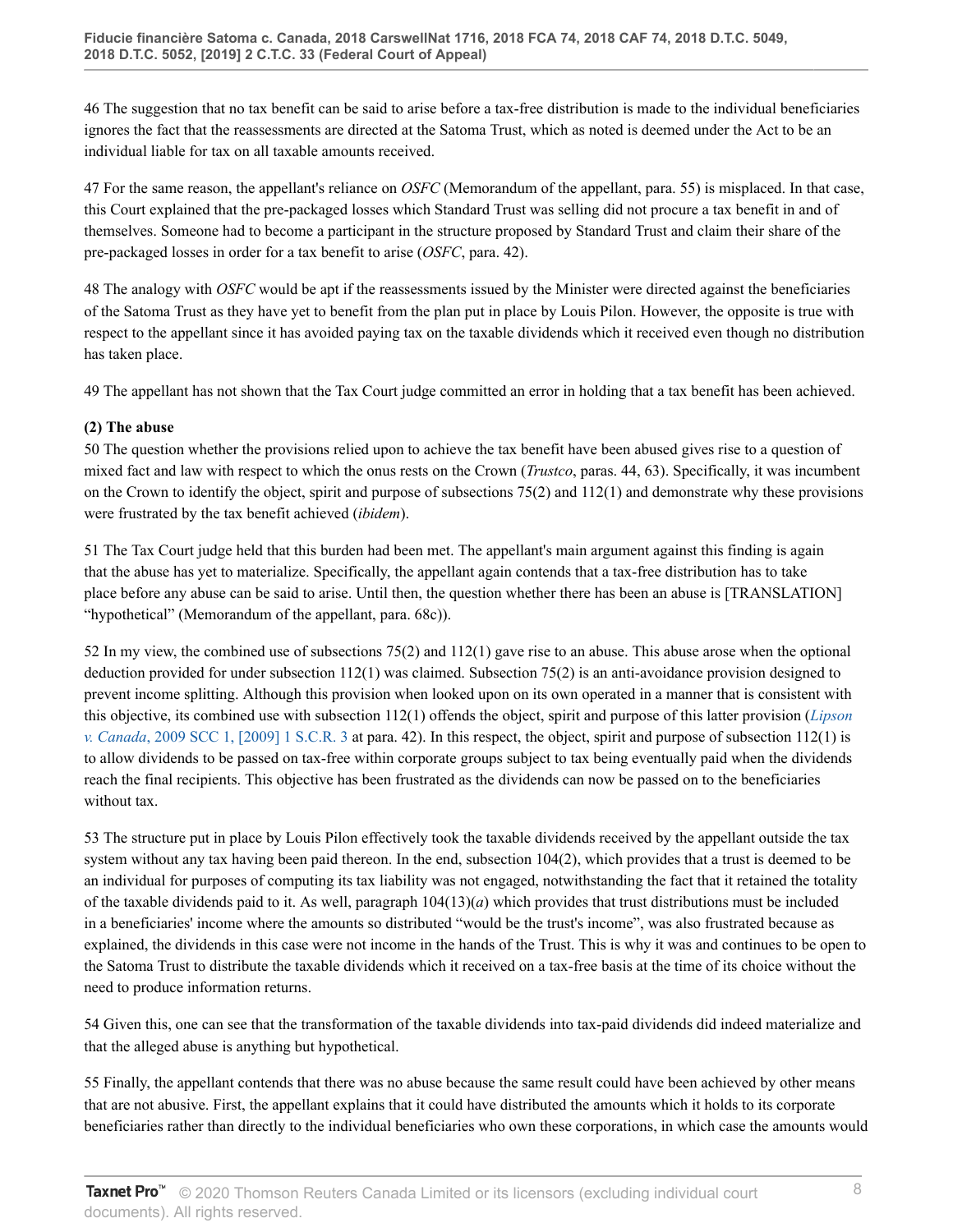initially be distributed on a tax-free basis as the plan contemplated but the individual beneficiaries would eventually pay tax when they ultimately receive these amounts by way of dividends.

56 The Tax Court judge properly qualified this suggestion as "illusory" since it would have the effect of nullifying the most significant aspect of the tax advantage sought to be obtained by recreating the tax liability which the appellant succeeded in avoiding (Reasons, para. 67).

57 The appellant maintains that there is nothing illusory about this suggestion when regard is had to the record which shows that its representatives invoked this possibility on two occasions, in 2010 and 2014 (Memorandum of the appellant, para. 69b)). It omits to point out however, that this was done in an effort to settle the dispute after the auditors had taken issue with the series of operations and raised the prospect of applying the GAAR.

58 I note that in proposing to add this extra level of distribution in order to ensure that the taxable dividends are eventually taxed pursuant to subsection 112(1), the appellant necessarily recognizes that as matters presently stand, the amounts represented by these dividends can be distributed directly to the individual beneficiaries without any tax being paid.

59 The appellant presented other means which in its view would have achieved the same result. For instance, it could have not only attributed but also distributed the dividends to 9134, which could then have paid these amounts back to the Satoma Trust to be used for investment purposes (Memorandum of the appellant, para. 63). During oral argument, counsel for the appellant further suggested that upon receiving the dividends from the Louis Pilon Family Trust, 9134 could also have returned these amounts to the Louis Pilon Family Trust for it to use for investment purposes.

60 However, in contrast with the result obtained here, neither of these alternatives results in no tax being paid. As the Tax Court judge explained with respect to the first scenario, Louis Pilon would ultimately be subject to tax pursuant to section 15 (shareholder benefit) as he is the sole shareholder of 9134 and the funds would eventually find their way to the Satoma Trust of which he is a beneficiary (Reasons, para. 74). Based on the same reasoning, a shareholder benefit would also result under the second scenario when the funds are returned by 9134 to the Louis Pilon Family Trust as Louis Pilon is also a beneficiary of that trust.

61 Therefore, the Tax Court judge properly rejected the argument that the same result could have been achieved by alternative means and correctly held that the Minister had succeeded in demonstrating the abuse.

## **- The tax consequences**

62 The reassessments issued by the Minister pursuant to subsection 245(5) deny the tax benefit obtained by the Satoma Trust by imposing in its hands the taxable dividends received from 9163 pursuant to paragraph 12(1)(*j*). This is a reasonable adjustment of the tax consequences given the abuse demonstrated by the Minister.

## **DISPOSITION**

63 I would dismiss the appeal with costs. *J.D. Denis Pelletier J.A.***:**

I agree *Yves de Montigny J.A.***:**

I agree *Appeal dismissed.*

## **Appendix**

*Income Tax Act, R.S.C., 1985, c. 1 (5th Supp.)*

## **Dividends from resident corporations**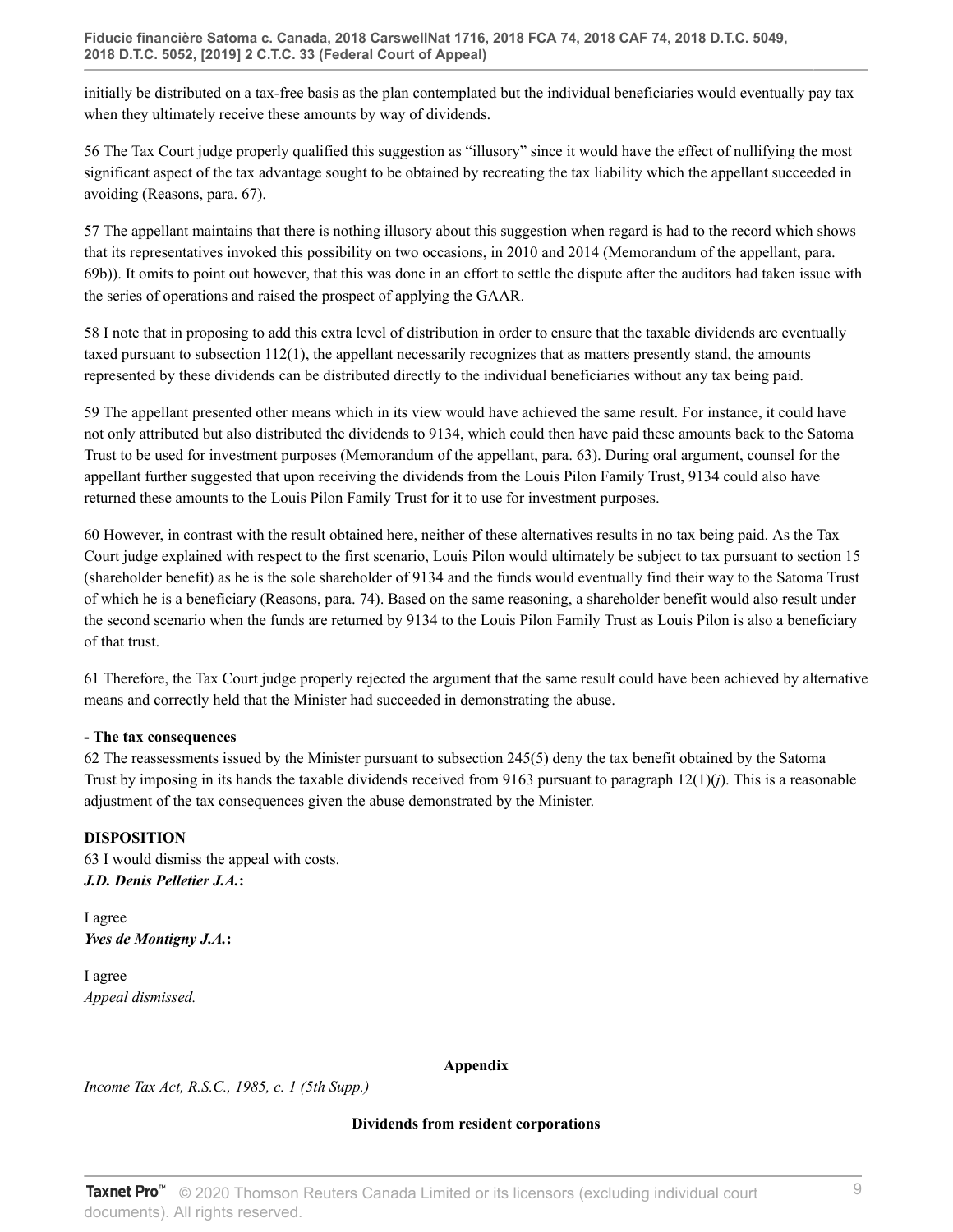#### **Income inclusions**

*12(1)* There shall be included in computing the income of a taxpayer for a taxation year as income from a business or property such of the following amounts as are applicable

(j) any amount of a dividend in respect of a share of the capital stock of a corporation resident in Canada that is required by subdivision h to be included in computing the taxpayer's income for the year;

#### **Trusts**

*75(2)* If a trust, that is resident in Canada and that was created in any manner whatever since 1934, holds property on condition

(a) that it or property substituted therefor may

(i) revert to the person from whom the property or property for which it was substituted was directly or indirectly received (in this subsection referred to as "the person"), or

(ii) pass to persons to be determined by the person at a time subsequent to the creation of the trust, or

(b) that, during the existence of the person, the property shall not be disposed of except with the person's consent or in accordance with the person's direction,

any income or loss from the property or from property substituted for the property, and any taxable capital gain or allowable capital loss from the disposition of the property or of property substituted for the property, shall, during the existence of the person while the person is resident in Canada, be deemed to be income or a loss, as the case may be, or a taxable capital gain or allowable capital loss, as the case may be, of the person.

## **Certain dividends received by taxpayer**

*82(2)* Where by reason of subsection 56(4) or 56(4.1) or sections 74.1 to 75 of this Act or section 74 of the *Income Tax Act*, chapter 148 of the Revised Statutes of Canada, 1952, there is included in computing a taxpayer's income for a taxation year a dividend received by another person, for the purposes of this Act, the dividend shall be deemed to have been received by the taxpayer.

#### **Taxed as individual**

*104(2)* A trust shall, for the purposes of this Act, and without affecting the liability of the trustee or legal representative for that person's own income tax, be deemed to be in respect of the trust property an individual, but where there is more than one trust and

…

*104(6)* Subject to subsections (7) to (7.1), for the purposes of this Part, there may be deducted in computing the income of a trust for a taxation year

(b) in any other case, the amount that the trust claims not exceeding the amount, if any, determined by the formula

**A - B**

## **where**

A is the part of its income (determined without reference to this subsection and subsection (12)) for the year that became payable in the year to, or that was included under subsection 105(2) in computing the income of, a beneficiary, and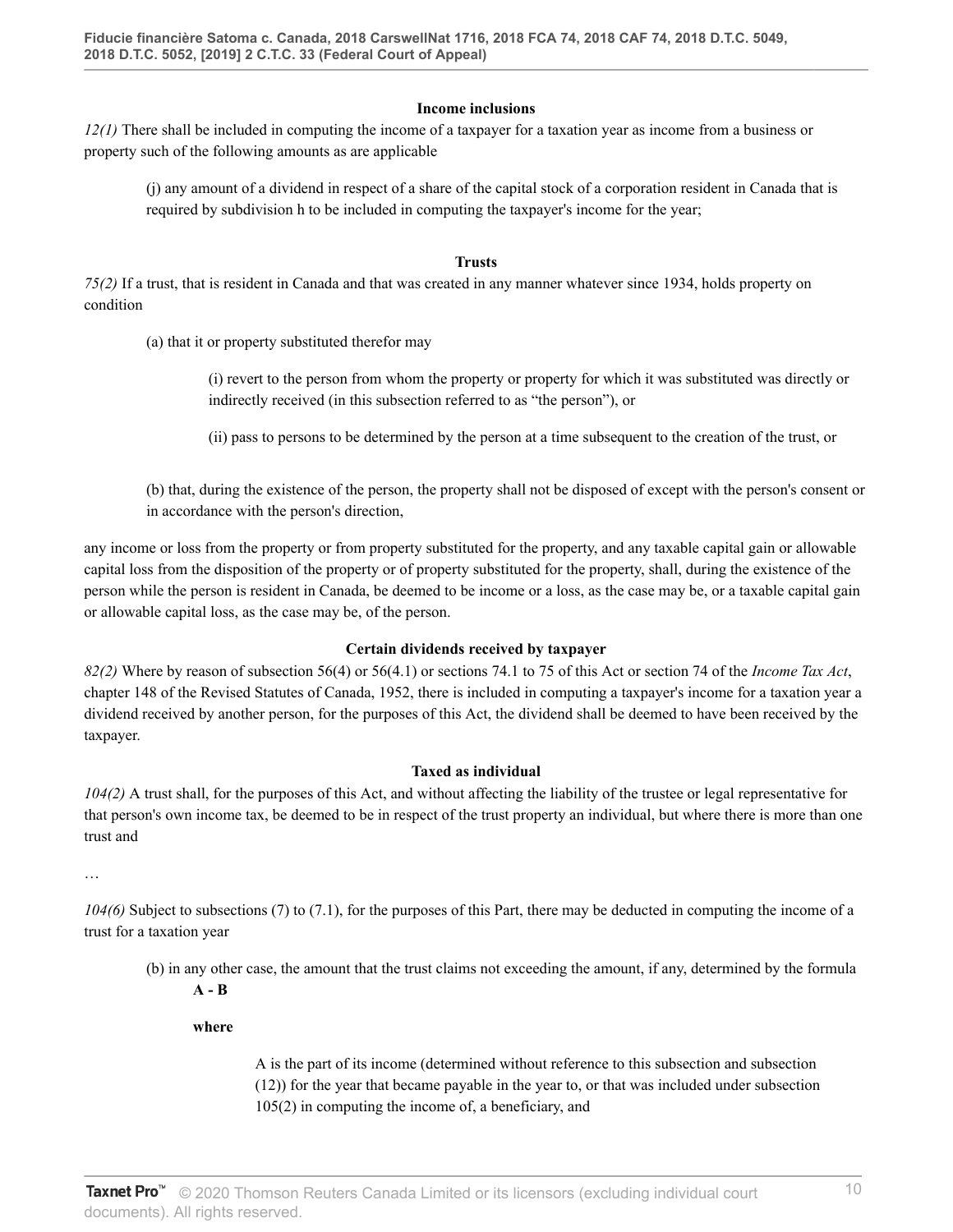#### B is

(i) if the trust is a trust for which a day is to be determined under paragraph (4) (a) or (a.4) by reference to a death or later death, as the case may be, that has not occurred before the beginning of the year, the total of

> (A) the part of its income (determined without reference to this subsection and subsection (12)) for the year that became payable in the year to, or that was included under subsection 105(2) in computing the income of, a beneficiary (other than an individual whose death is that death or later death, as the case may be), and

(B) the total of all amounts each of which

(I) is included in its income (determined without reference to this subsection and subsection (12)) for the year—if the year is the year in which that death or later death, as the case may be, occurs and paragraph (13.4)(b) does not apply in respect of the trust for the year—because of the application of subsection (4), (5), (5.1) or (5.2) or 12(10.2), and

(II) is not included in the amount determined for clause (A) for the year, and

(ii) if the trust is a SIFT trust for the year, the amount, if any, by which

(A) the amount determined for A for the trust for the year exceeds

(B) the amount, if any, by which the amount determined for A for the trust for the year exceeds its non-portfolio earnings for the year.

#### **Income of beneficiary**

*(13)* There shall be included in computing the income for a particular taxation year of a beneficiary under a trust such of the following amounts as are applicable:

(a) in the case of a trust (other than a trust referred to in paragraph (a) of the definition trust in subsection  $108(1)$ ), such part of the amount that, but for subsections (6) and (12), would be the trust's income for the trust's taxation year that ended in the particular year as became payable in the trust's year to the beneficiary; and

## **Deduction of taxable dividends received by corporation resident in Canada**

*112(1)* Where a corporation in a taxation year has received a taxable dividend from

(a) a taxable Canadian corporation, or

(b) a corporation resident in Canada (other than a non-resident-owned investment corporation or a corporation exempt from tax under this Part) and controlled by it,